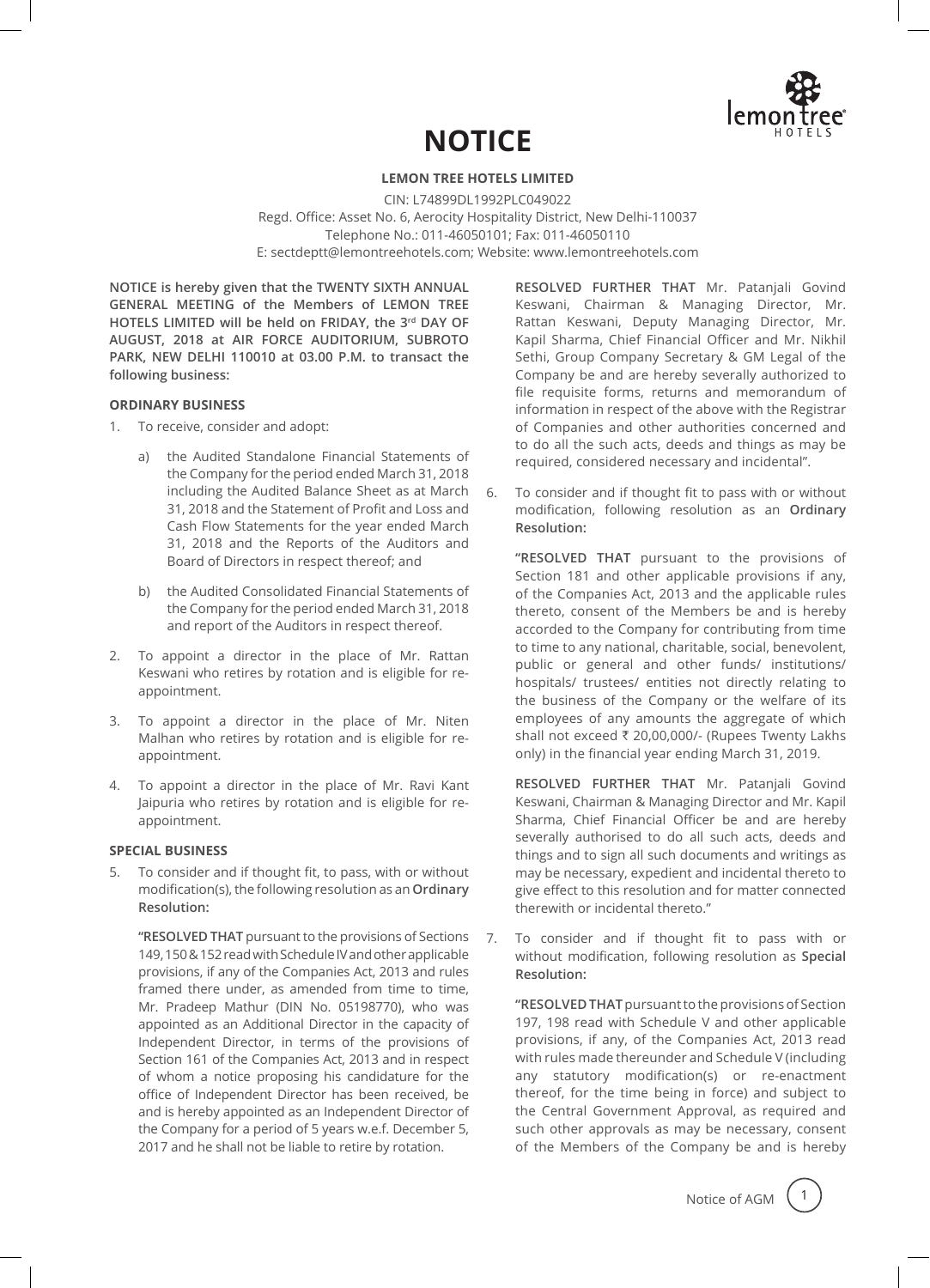accorded for the payment of remuneration of Mr. Patanjali Govind Keswani(DIN:00002974), Chairman and Managing Director, for a period of 3 years commencing from April 1, 2018 to March 31, 2021, on the terms and conditions as are set out in the Explanatory Statement to this resolution.

 **RESOLVED FURTHER THAT** the consent of the Members of the Company be and is hereby also accorded that where in any financial year, during the term of office of Mr. Patanjali Govind Keswani, Chairman & Managing Director the Company has no profits or its profits are inadequate, Mr. Patanjali Govind Keswani, Chairman and Managing Director shall continue to get the same remuneration as minimum remuneration subject to the provisions of Schedule V of the Companies Act, 2013 and approval of any appropriate authorities, wherever required.

 **RESOLVED FURTHER THAT** the Board be and is hereby authorized to take all such steps including filing application for approval of Central Government and filing of forms, as may be necessary to give effect to the aforesaid resolution, with the office of the Registrar of Companies, NCT of Delhi & Haryana."

> BY ORDER OF THE BOARD For **LEMON TREE HOTELS LIMITED**

| DATE: JUNE 18, 2018     | <b>NIKHIL SETHI</b>            |
|-------------------------|--------------------------------|
| <b>PLACE: New Delhi</b> | <b>GROUP COMPANY SECRETARY</b> |
|                         | & GM LEGAL                     |

### **NOTES:**

2

- 1. The Explanatory Statement setting out the material facts pursuant to Section 102 of the Companies Act, 2013 ("Act"), in respect of the special business to be transacted at the meeting under Item No. 5 to 7 is annexed hereto.
- **2. A member entitled to attend and vote at the meeting is entitled to appoint a proxy to attend and, on a poll, to vote instead of himself and the proxy need not be a member of the company.** The proxy form duly completed and signed should reach the company's registered office not less than 48 hours before the commencement of the meeting. The Proxy Form for the Annual General Meeting is enclosed herewith.
- 3. A person can act as a proxy on behalf of Members not exceeding 50 and holding in the aggregate not more than ten percent of the total share capital of the Company carrying voting rights. A Member holding more than ten percent of total share capital of the Company carrying voting rights may appoint a single

person as proxy and such person shall not act as a proxy for any other person or shareholder. Proxies submitted on behalf of limited companies, societies, etc., must be supported by an appropriate resolution / authority, as applicable.

- 4. A Corporate Member intending to send its authorised representatives to attend the Meeting in terms of Section 113 of the Act is requested to send to the company a certified copy of the Board Resolution authorizing such representative to attend and vote on their behalf at the Meeting.
- 5. Members/Proxies/Authorised Representatives are requested to submit the attendance slips duly filled in for attending the Meeting. Members holding shares in physical form are requested to write their Folio Number and Members holding shares in dematerialized form are requested to write their client ID and DP ID on the attendance slip for attending the Meeting.
- 6. During the period beginning 24 hours before the time fixed for the commencement of Meeting and ending with the conclusion of the Meeting, a Member would be entitled to inspect the proxies lodged at any time during the business hours of the company. All documents referred to in the Notice and accompanying explanatory statement are open for inspection at the Registered Office of the Company on all working days of the Company between 11:00 a.m. and 1:00 p.m. upto the date of the Annual General Meeting and at the venue of the Meeting for the duration of the Meeting.
- 7. Members holding Equity Shares in physical form are requested to notify any change in their address, to the Registrar & Share Transfer Agents of the Company - M/s. Karvy Computershare Private Limited, Karvy Selenium Tower B, Plot 31-32, Gachibowli, Financial District, Nanakramguda, Hyderabad-500 032 and Members holding Equity Shares in dematerialized form are requested to contact their respective Depository Participants for updation of their addresses, e-mail ID, bank account details, if any.
- 8. Members are requested to bring their attendance slip along with their copy of Annual Report to the Meeting.
- 9. The information about the Director, proposed to be appointed / reappointed/payment of remuneration, as required under Securities and Exchange Board of India (Listing Obligations and Disclosure Requirements) Regulations, 2015 ("Listing Regulations") and Secretarial Standard-2 on General Meetings issued by The Institute of Company Secretaries of India, is given in the **Annexure A** to this Notice.
- 10. Pursuant to Section 101 and Section 136 of the Act read with relevant Rules made thereunder, companies can serve Annual Reports and other communications through electronic mode to those Members who have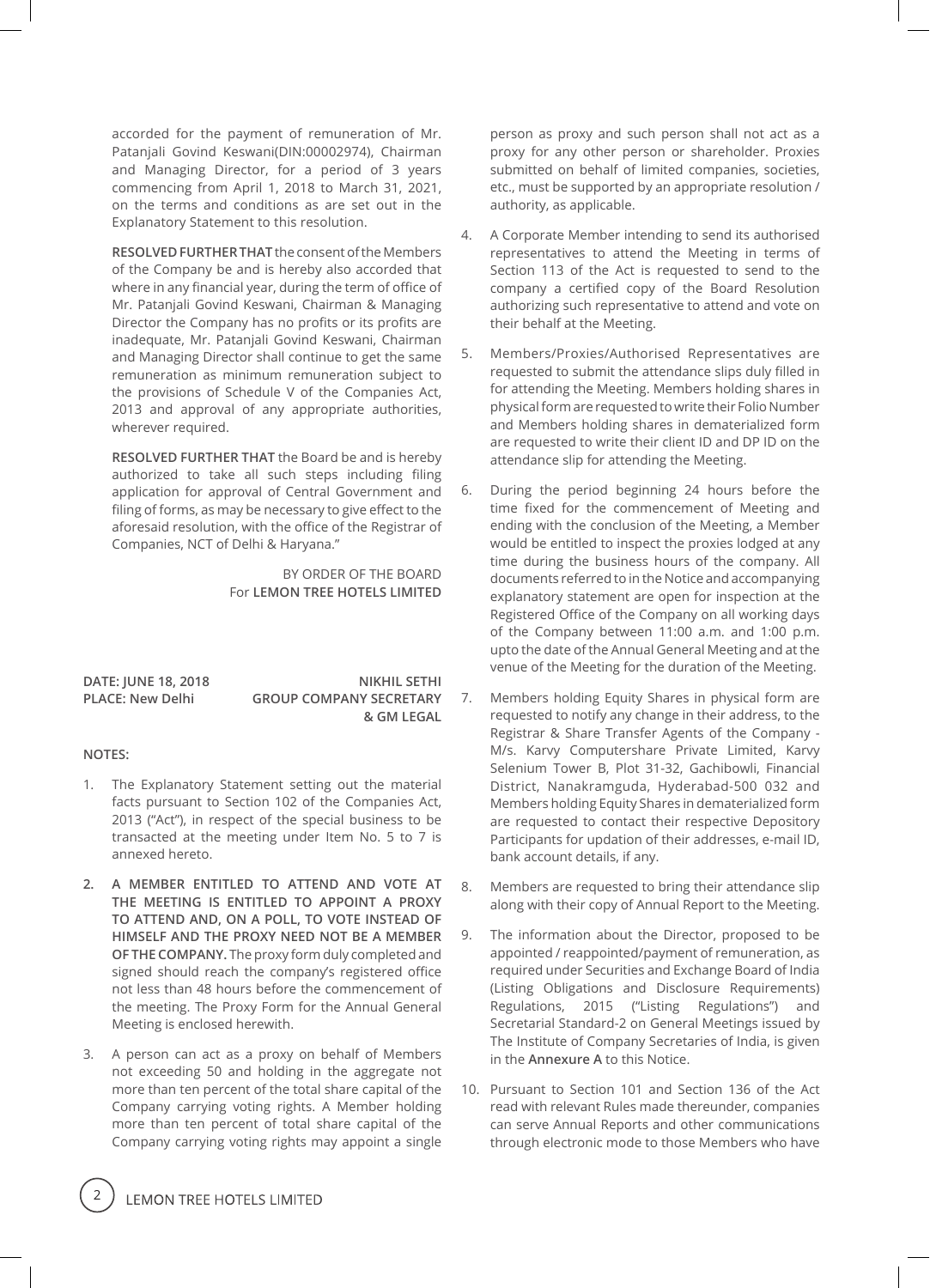registered their email address either with the Company or with the Depository Participant(s). The Notice of Annual General Meeting, Annual Report, Attendance Slip and Proxy Form are being sent in electronic mode to Members whose email address is registered with the Company, it's Registrar and Transfer Agent ("RTA") or the Depository participant(s), unless the Members have registered their request for the hard copy of the same. Physical copy of the Notice of Annual General Meeting, Annual Report, Attendance Slip and Proxy Form are being sent to those Members who have not registered their email address with the Company, it's RTA or depository participant(s). Members who have received the Notice of Annual General Meeting, Annual Report and Attendance slip in electronic mode are requested to print the Attendance slip and submit a duly filled in Attendance slip at the Registration Counter at the Annual General Meeting.

- 11. Members may also note that the Notice of Annual General Meeting, Attendance Slip, Proxy Form and Annual Report for the Financial Year 2017-18 will also be available on the Company's website www. lemontreehotels.com for download. The physical copies of the aforesaid documents will also be available at the Company's Registered Office, for inspection during normal business hours on working days.
- 12. In case of joint holders, only such joint holder who is named first in the order of names will be entitled to vote.
- 13. Even after registering for e-communication, Members are entitled to receive such communication(s) in physical form, upon making a request for the same, by post free of cost. For any communication, the Members may also send requests to the Company's investor email id:sectdeptt@lemontreehotels.com.
- 14. The Securities and Exchange Board of India (SEBI) has mandated the submission of Permanent Account Number (PAN) by every participant in securities market. Member(s) holding shares in electronic form are, therefore, requested to submit the PAN to their Depository Participants with whom they are maintaining their demat accounts. Members holding shares in physical form can submit their PAN details to the Company/RTA.
- 15. Pursuant to Section 72 of the Act, Member(s) of the Company may nominate a person in whom the shares held by him/them shall vest in the event of his/ their unfortunate death. Member(s) holding shares in physical form may file nomination in the prescribed Form SH-13 with RTA. In respect of shares held in dematerialized form, the nomination form may be filed with the respective Depository Participant.
- 16. Certificates from M/s. Deloittee Haskins & Sells, LLP, certifying that the Employee Stock Option Scheme,

2006 is being implemented in accordance with the SEBI (Share Based Employee Benefits) Regulations, 2014, will be placed at the meeting.

- 17. The voting rights of Member(s) shall be in proportion to their shares in the paid up equity share capital of the Company as on the cut-off date i.e. July 27, 2018. A person whose name is recorded in the register of members or in the register of beneficial owners maintained by the depositories as on the cut-off date, i.e. July 27, 2018 only shall be entitled to avail the facility of remote e-voting / Poll.
- 18. The Register of Contracts or Arrangements in which Directors are interested, maintained under Section 189 of the Act and the Register of Directors and Key Managerial Personnel and their shareholding, maintained under Section 170 of the Act, will be available for inspection by the members at the Meeting.
- 19. Voting through electronic means
	- (i) In compliance with provisions of Section 108 of the Act read with Rules prescribed thereunder, as amended and Reg. 44 of the Listing Regulations, the Company is pleased to provide e-voting facility to its members to exercise their right to vote on resolutions proposed to be considered at the meeting by electronic means and the items of business given in the Notice of meeting may be transacted through e-Voting Services.
	- (ii) The facility for voting through poll shall be made available at the meeting and the member(s) attending the meeting who have not cast their vote by remote e-voting shall be entitled to cast their vote at the meeting through poll. No voting by show of hands will be allowed at the Meeting. Please note that the member may participate in the meeting even after exercising his right to vote through remote e-voting but shall not be allowed to vote again at the meeting.
	- (iii) Members who have casted their vote by both the modes, than vote casted through poll will be treated invalid.
	- (iv) The Company has appointed Mr. Prakash Verma, Company Secretary in whole time practice (email: info@TGLadvisors.com), to act as the Scrutinizer for conducting the remote electronic voting process and voting at the Annual General Meeting in a fair and transparent manner.
	- (v) The remote e-voting period commences at 09.00 a.m. on Tuesday, July 31, 2018 and ends at 5:00 p.m. on Thursday, August 2, 2018. During this period, Member(s) of the Company, holding shares either in physical form or in dematerialized form, as on the cut-off date of Friday, July 27, 2018, may cast their vote by remote e-voting.

Notice of AGM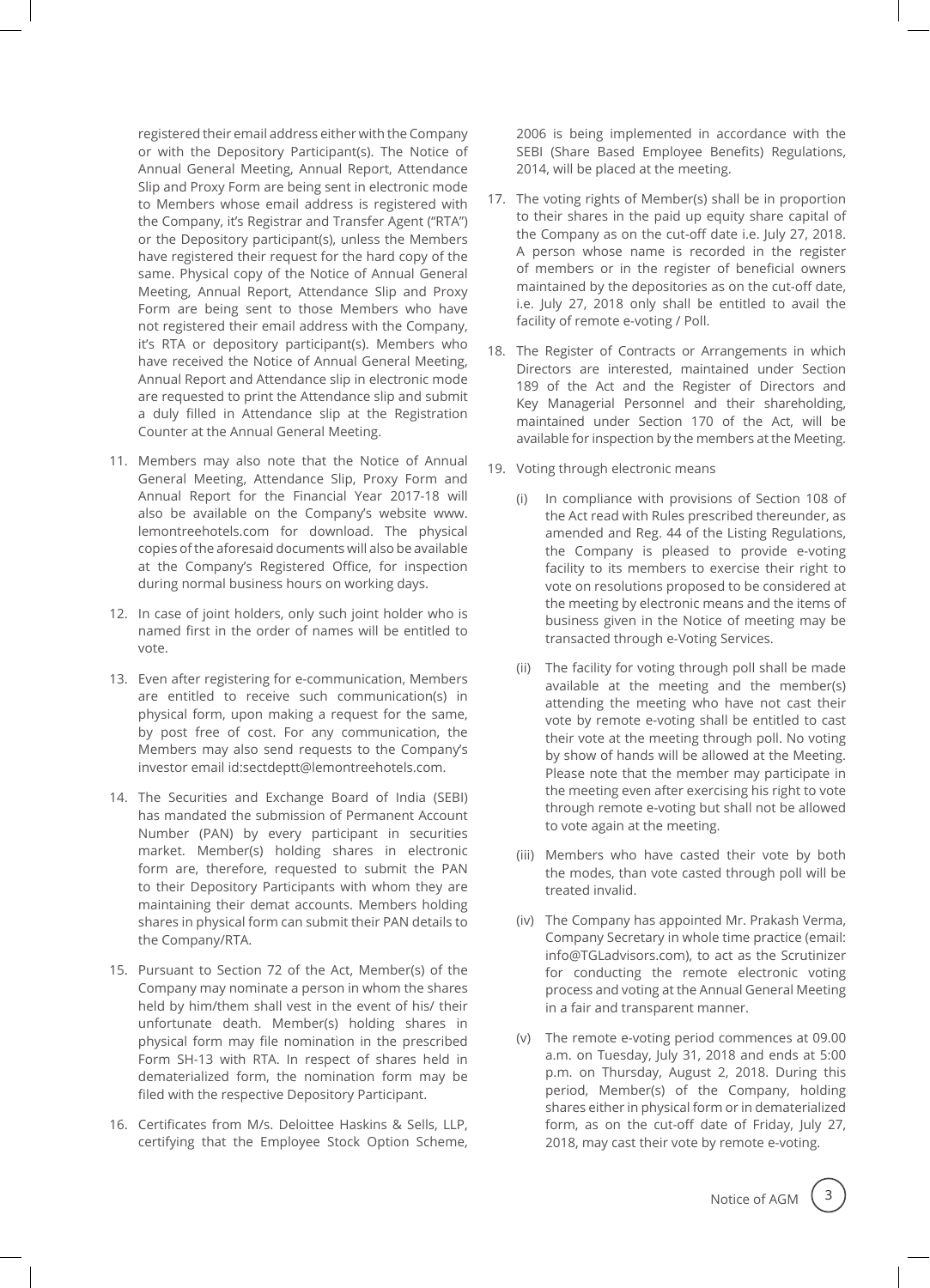- (vi) The Members desiring to vote through remote e-voting may refer to the detailed procedure given hereinafter.
- I. Procedure of E-Voting

 The Company has engaged the services of Karvy Computershare Private Limited ("Karvy") for facilitating remote e-voting for the Annual General Meeting. The instructions for remote e-voting are as under:

(a) In case of Members receiving an e-mail from Karvy:

Launch an internet browser and open https:// evoting. karvy.com

- (i) Enter the login credentials (i.e. User ID and Password). The Event No.+ Folio No. or DP ID - Client ID will be your User ID. However, if you are already registered with Karvy for e-voting, you can use your existing User ID and password for casting your vote.
- (ii) After entering the above details Click on Login.
- (iii) Password change menu will appear. Change the Password with a new Password of your choice. The new password shall comprise minimum 8 characters with at least one upper case (A-Z), one lower case (a-z), one numeric (0-9) and a special character (@,#,\$,etc.) The system will also prompt you to update your contact details like mobile number, e-mail ID, etc. on first login. You may also enter a secret question and answer of your choice to retrieve your password in case you forget it. It is strongly recommended that you do not share your password with any other person and that you take utmost care to keep your password confidential. You need to login again with the new credentials.
- (iv) On successful login, the system will prompt you to select the E-Voting Event.
- (v) Select the EVENT of Lemon Tree Hotels Limited and click on - Submit.
- (vi) Now you are ready for e-voting as "Cast Vote" page opens.
- (vii) Cast your vote by selecting appropriate option and click on "Submit". Click on "OK" when prompted.
- (viii) Upon confirmation, the message "Vote cast successfully" will be displayed.
- (ix) Once you have voted on the resolution, you will not be allowed to modify your vote.
- (x) Institutional shareholders (i.e. other than individuals, HUF, NRI, etc.) are required to send scanned copy (PDF/JPG Format) of the relevant Board Resolution/ Authority Letter, along with attested specimen signature of the duly authorised signatory(ies) who are authorized to vote, to the Scrutinizer by an e-mail at info@TGLadvisors.com. They may also upload the same in the e-voting module in their login. The scanned image of the above mentioned documents should be in the naming format "Corporate Name\_ EVENT  $N<sup>''</sup>$
- (b) In case of Shareholders receiving physical copy of the Notice of Annual General meeting and Attendance Slip:
	- (i) Initial password is provided, as follows, at the bottom of the Attendance Slip.
	- (ii) (ii) Please follow all steps from Sl. No. (i) to Sl. No. (x) above, to cast vote.
- In case of any queries, you may refer to the "Frequently Asked Questions" (FAQs) and "remote e-voting user manual" available in the downloads section of Karvy's e-voting website https://evoting.karvy.com.
- III The voting rights shall be as per the number of equity shares held by the Member(s) as on July 27, 2018, being the cut-off date. Members are eligible to cast vote electronically only if they are holding shares as on that date.
- IV Members who have acquired shares after the dispatch of the Annual Report and before the cut- off date i.e. July 27, 2018 may obtain the user ID and Password for exercising their right to vote by electronic means as given below:
	- a. If the mobile number of the member is registered against Folio No. / DP ID Client ID, the member may send SMS: MYEPWD Event number + Folio No. or DP ID Client ID to 9212993399

Example for NSDL: MYEPWD IN12345612345678

Example for CDSL: MYEPWD 1402345612345678

Example for Physical: MYEPWD Event Number LTH123456789

- b. If e-mail or mobile number of the member is registered against Folio No. / DP ID Client ID, then on the home page of https://evoting.karvy. com, the member may click "forgot password" and enter Folio No. or DP ID Client ID and PAN to generate a password.
- c. Member may call Karvy's toll free number 1-800- 3454- 001.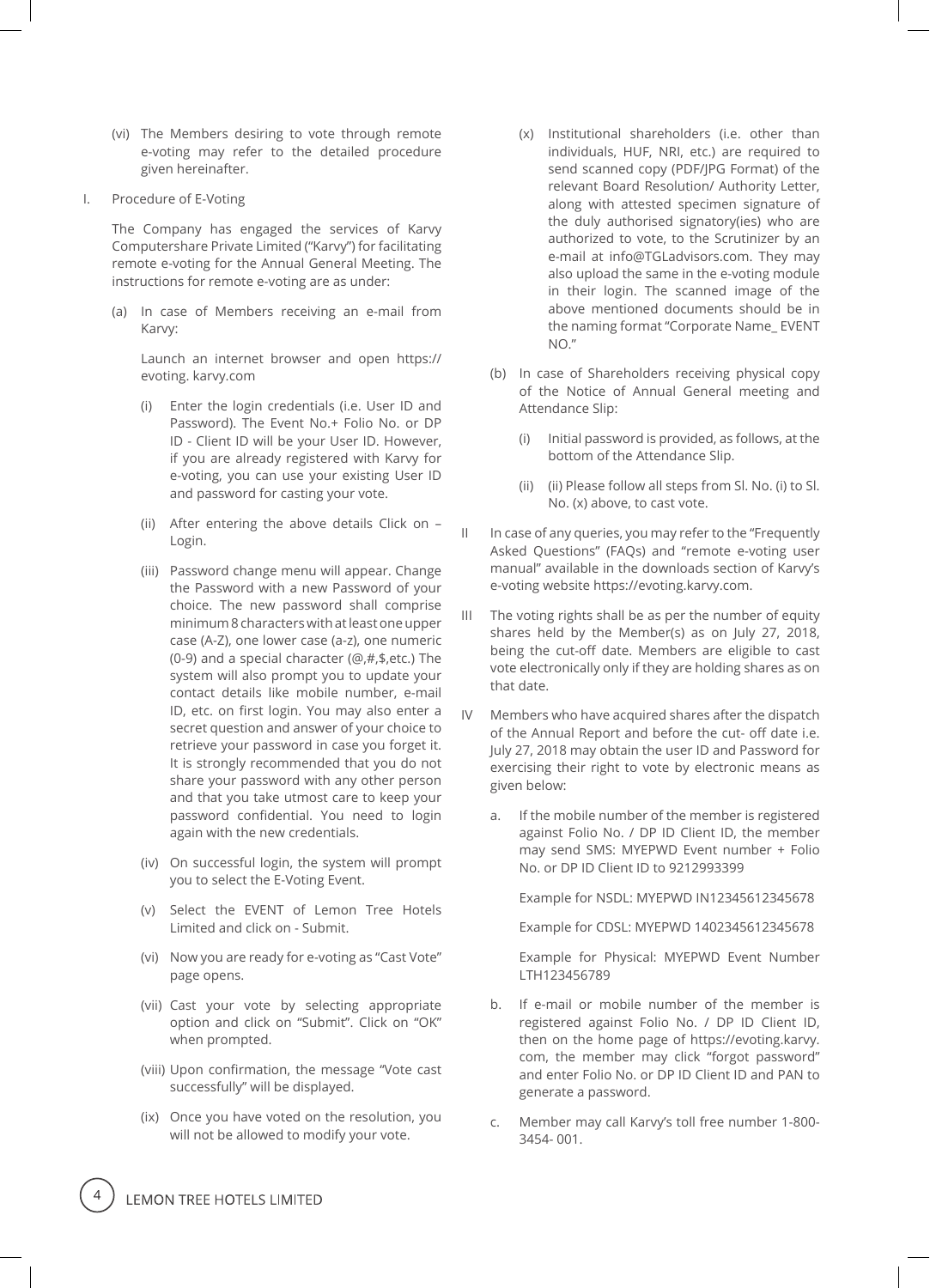d. Member may send an e-mail request to evoting@ karvy. Com. However, if you are already registered with Karvy Computershare Private Limited for remote e-voting, then you can use your existing User Id and Password for casting your vote. If you have forgotten your password, you can reset your password by using "Forgot Password" option available on https://evoting.karvy.com or contact Karvy Computershare Private Limited at toll free no. 1800-345-4001 or email at evoting@karvy. com.

In case of any other queries/grievances connected with voting by electronic means, you may also contact Mr. Prem Kumar – Corporate Registry of Karvy Computershare Private Limited, at telephone no +91 40 6716 1509

- (c) The Scrutinizer shall after the conclusion of voting at the Annual General Meeting, will first count the votes cast at the meeting and thereafter unblock the votes cast through remote e-voting in the presence of at least two witnesses not in the employment of the Company and shall make, not later than forty eight hours of the conclusion of the Annual General Meeting, a consolidated scrutinizer's report of the total votes cast in favour or against, if any, to the Chairman or a Director authorized by him in writing, who shall countersign the same and declare the result of the voting forthwith.
- (d) The results declared along with the report of the Scrutinizer shall be placed on the website of the Company i.e. www.lemontreehotels.com immediately after the declaration of result by the Chairman or a director authorised by him in writing and at the website of e-voting agency viz. Karvy Computershare Private Limited at https:// evoting.karvy.com and shall also be immediately forwarded to the BSE Limited and National Stock Exchange of India Limited.

### **20. Poll at the Meeting**

 After the items of the notice have been discussed, the Chairman will order poll in respect of the items. Poll will be conducted and supervised by the Scrutinizer appointed for remote e-voting and poll as stated above. A person whose name is recorded in the register of members or in the register of beneficial owners maintained by the depositories as on the cutoff date and who have not cast their vote by remote e-voting and being present at the Annual General Meeting either personally or through proxy, only shall be entitled to vote at the AGM. After conclusion of the poll, the Chairman may declare the meeting as closed. The results of the poll aggregated with the results of remote e-voting will be announced by the Company on its website: www.lemontreehotels.com.com within

48 hours of conclusion of the Annual General Meeting and on the website of Karvy https://evoting. karvy.com and also informed to the stock exchanges where the securities of the Company are listed within 48 hours of conclusion of the Annual General Meeting.

21 A route map to the venue of the Annual General Meeting is given at the end of notice.

## **EXPLANATORY STATEMENT PURSUANT TO SECTION 102 OF THE Act**

In conformity with the provisions of Section 102 of the Act, the following Explanatory Statement sets out all material facts relating to the business under Item No. 5 to 7 mentioned in the accompanying Notice.

### **ITEM NO. 5: APPOINTMENT OF MR. PRADEEP MATHUR AS AN INDEPENDENT DIRECTOR OF THE COMPANY**

In terms of the Nomination & Remuneration Policy of the Company and based on the recommendation of Nomination and Remuneration Committee, the Board of Directors had appointed Mr. Pradeep Mathur as an Independent Director, with effect from December 5, 2017, not liable to retire by rotation and he holds office upto the ensuing Annual General Meeting of the Company. He is Chairman and Member of Nomination and Remuneration Committee and also a member of Corporate Social Responsibility Committee of the Board of Directors of the Company.

The Company has received a notice under Section 160 of the Act proposing his candidature for the office of Independent Director of the Company.

Mr. Pradeep Mathur is not disqualified from being appointed as a Director in terms of Section 164 of the Act. He has given his consent to act as a Director and a declaration to the effect that he meets the criteria of Independence as provided in Section 149(6) of the Act.

In the opinion of the Board, Mr. Pradeep Mathur possesses appropriate skills, experience & knowledge and fulfils the conditions for appointment as an Independent Director as specified in the Act and the SEBI (Listing Obligations and Disclosure Requirements) Regulations, 2015 ("Listing Regulations") and that he is independent of the Management.

Copy of the letter for appointment of Mr. Pradeep Mathur as an Independent Director setting out the terms and conditions of his appointment is available for inspection by Members at the Registered Office of the Company.

The disclosures prescribed under Regulation 36 of the Listing Regulations read with the provisions of the Secretarial Standard on General Meetings issued by the Institute of Company Secretaries of India ('SS-2') are provided in **Annexure-A** of the Notice.

Except Mr. Pradeep Mathur, being an appointee, none of the other Directors, Key Managerial Personnel(s) and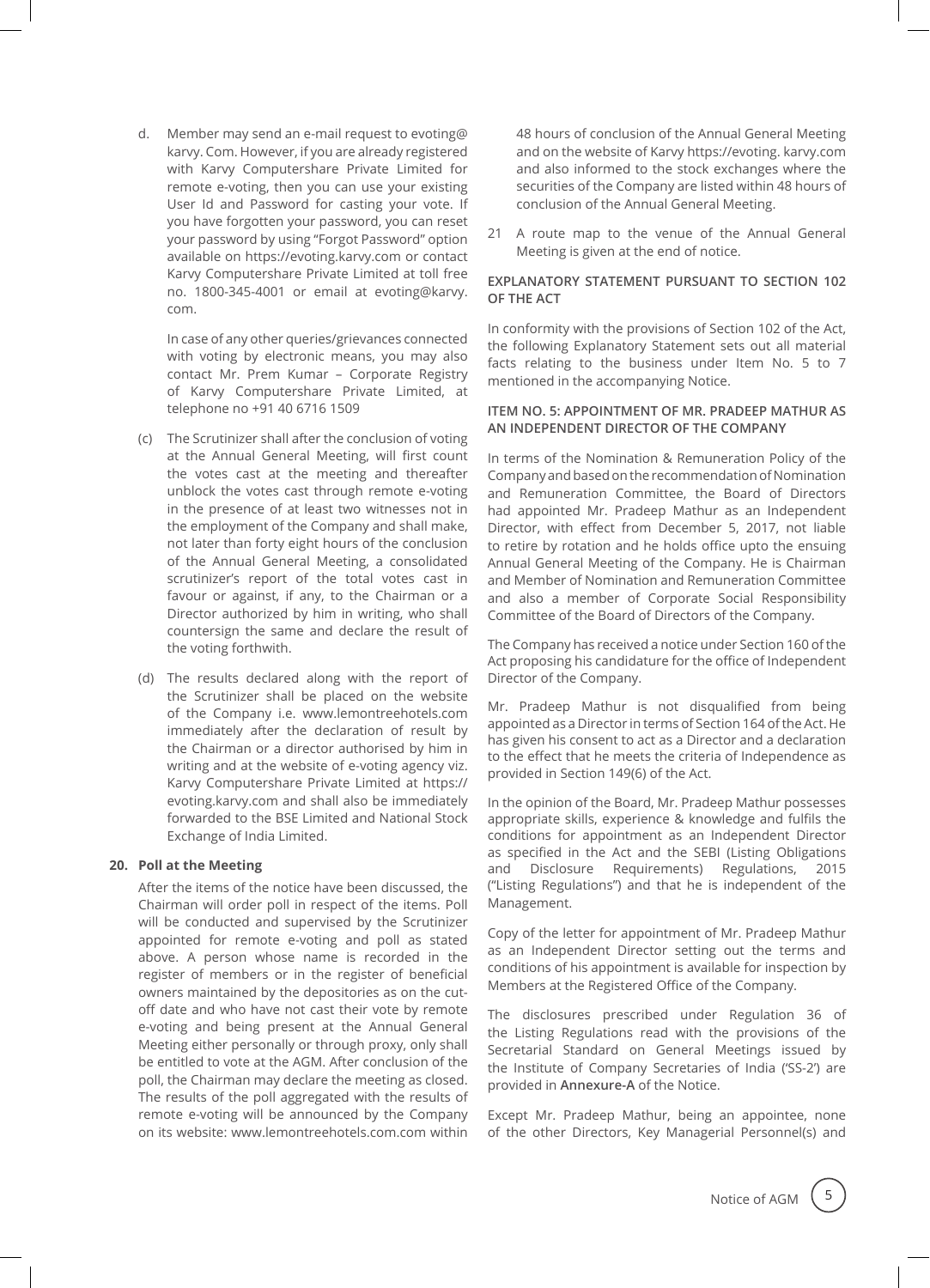their relatives are concerned or interested in the above resolution.

The Board of Directors recommends the Ordinary Resolution for your approval.

## **ITEM NO. 6: CONTRIBUTION TO CHARITABLE OR OTHER FUNDS/INSTITUTIONS IN TERMS OF SECTION 181 OF THE Act**

The members are informed that the Company may contribute to national, charitable, social, benevolent, public or general and other funds / institutions / hospitals / trustees/ entities, from time to time during the financial year 2018-2019, for any national, charitable, social, benevolent, public or general causes not directly relating to the business of the Company or the welfare of its employees, exceeding the aggregate maximum amount permissible under Section 181 of the Act.

None of the Directors, Key Managerial Personnel of the Company or their relatives are concerned or interested in the resolution.

The Board recommends the Ordinary Resolution for approval of the Members.

## **ITEM NO. 7: APPROVAL FOR PAYMENT OF REMUNERATION TO MR. PATANJALI GOVIND KESWANI, CHAIRMAN & MANAGING DIRECTOR**

The Board of Directors of the Company had re-appointed Mr. Patanjali Govind Keswani (DIN 0002974) as Chairman and Managing Director of the Company for a period of 5 years, commencing from 1<sup>st</sup> April, 2018 to 31<sup>st</sup> March, 2023, together with payment of remuneration for a period of 3 years which was duly recommended by the Nomination and Remuneration Committee and approved by Board of Directors in their meetings held on July 14, 2017 and was also approved by the shareholders in the meeting held on August 8, 2017.

The Members are further apprised that after listing of shares of the Company on the National Stock Exchange of India Limited and BSE Limited, it is proposed to seek approval/ratification of the shareholders for payment of remuneration for 3 years commencing from April 1, 2018 to March 31, 2021 on the following terms and conditions:

- 1. Basic Salary : ₹2,00,00,000/- per annum.
- 2. House Rent Allowance : The expenditure incurred by the Company on hiring unfurnished accommodation subject to a ceiling of 50% of the salary OR in case no accommodation is provided by the Company, the house rent allowance shall be paid @ ₹ 1,00,00,000/- per annum.
- 3. Medical Reimbursement : Expenses incurred on self and family on actual basis
	- Gratuity : Half month's salary for each completed year of service
- 5. Provident Fund : Company shall contribute to Provident fund as per the scheme of the Company or Where no such PF contribution is made, then the amount equivalent to Provident Fund be given as part of salary.
- 6. Telephone : Provision of two telephones at the residence on actuals.
- 7. Conveyance : Company shall provide a Car (Mercedes or equivalent) with running and maintenance expenses
- 8. Club facility : Reimbursement of one club bill upto ₹1,25,000/- per annum.

9. Drivers Salary : As per actual subject to a maximum of  $\bar{\tau}$  3,00,000/- per annum.

- 10. Electricity : Expenses incurred at the residence on actual basis
- 11. Mobile Telephone expense : Actual expenses to be paid by the company

The Board recommends the Special Resolution set out at Item No.7 of the accompanying Notice for the approval/ ratification by the Members.

The specified information while seeking approval/ ratification of the shareholders as required under Schedule V is listed out hereinbelow:

### **I. GENERAL INFORMATION:**

- 1) Nature of industry: The Company is engaged in the hotel business since 2004. The Company owns and operates hotels under three brands – 'Lemon Tree Premier', 'Lemon Tree Hotels' and 'Red Fox Hotels' in the upper-midscale, midscale and economy segments respectively.
- 2) Date of commencement/expected date of commencement of commercial production: The Company is in existence since 1992 and the first hotel of the Company started its operation in 2004.
- 3) Financial performance based on given indicators: Following is the financial performance of the Company for last 3 years: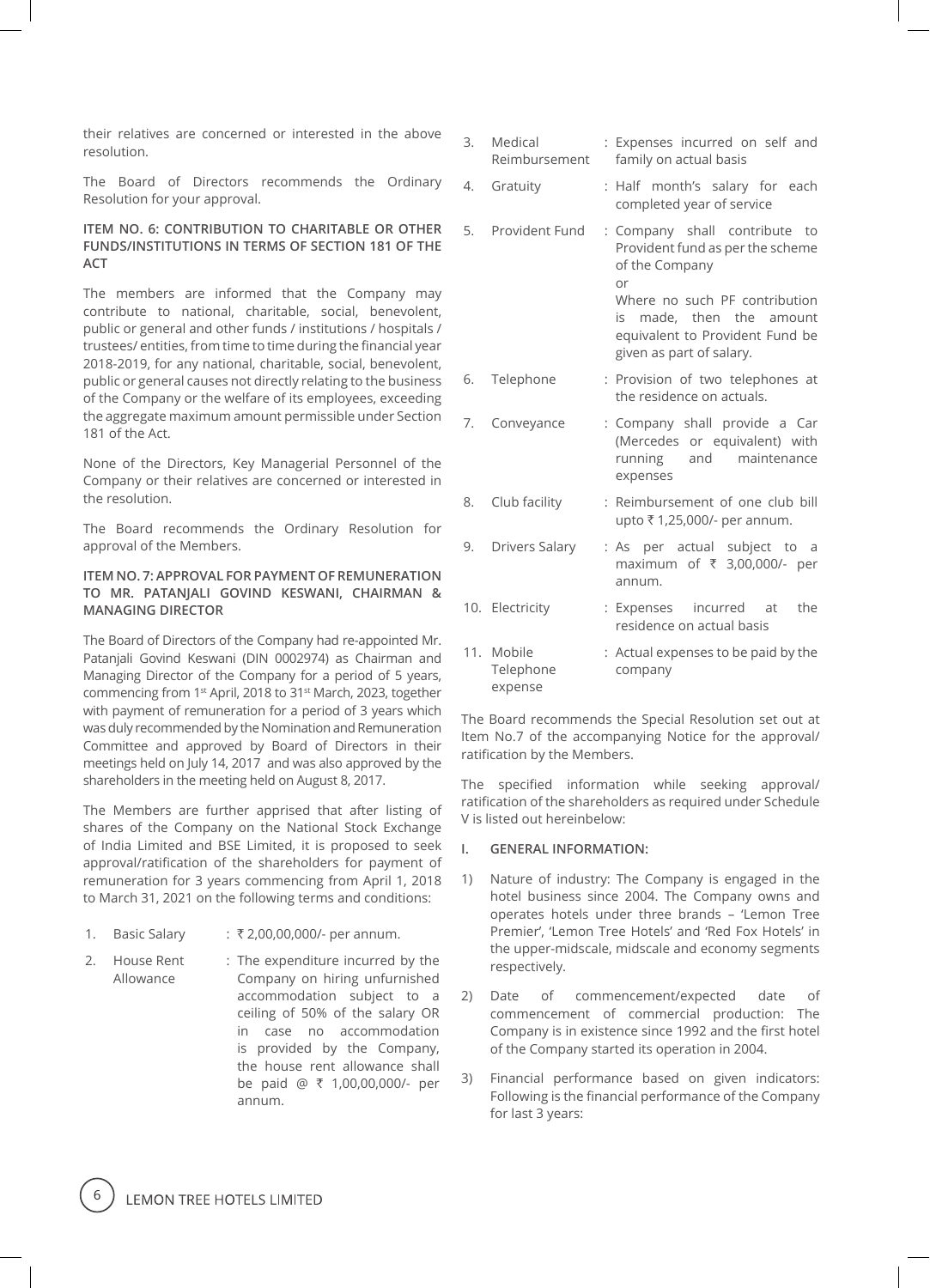| <b>Financial Year</b> | 2017-18   | 2016-17   | 2015-16          |
|-----------------------|-----------|-----------|------------------|
| Total Income          | 23,813.44 | 22,543.28 | 19,462.11        |
| Profit before         | 4,604.26  | 2,909.92  | 434.67           |
| Depreciation &        |           |           |                  |
| amortisation and      |           |           |                  |
| Tax                   |           |           |                  |
| Profit/(Loss) after   | 2,214.25  |           | 660.75 (1759.91) |
| tax                   |           |           |                  |

4) Export performance and net foreign exchange collaborations:

 Following is the export performance of the Company for last 3 Years:

| <b>Financial Year</b> | 2017-18 | 2016-17 2015-16 |
|-----------------------|---------|-----------------|
| Earning in Foreign    | 2085.99 | 1838.02 2230.20 |
| Currency              |         |                 |

Further, there is no foreign collaboration in the

5) Foreign investments: The foreign investments in the company stand at 45.27% of the issued and paid up

# Share Capital of Company as on June 8, 2018.

## **II. INFORMATION ABOUT THE APPOINTEE:**

(1) Background details:

Company

- 1. Name : Mr. Patanjali Govind Keswani
- 2. Designation : Chairman & Managing Director
- 3. Age : 59 Years
- 4. Experience : 33 Years

Mr. Patanjali Govind Keswani is B. Tech in Electrical Engineering from IIT Delhi and PGDBM (Finance and Marketing) from IIM Kolkata. Mr. Patanjali Govind Keswani was a Tata Administrative Services Officer and Associated with Taj Group of Hotels for a period of 17 years, including as the Senior Vice-President (Special Projects). Mr. Patanjali Govind Keswani was also associated with A.T. Kearney Limited, New Delhi as its associated consultant and director. At present, he is also the Chairman of the Skill Council for Persons with Disability and a founding member of the Sector Skill Council for the Hospitality, Travel and Tourism Industry. He was awarded the Distinguished Alumnus Award by the Indian Institute of Management, Calcutta in 2012. Mr. Patanjali Govind Keswani was inducted into the federation of Hotel and Restaurant Associations of India Hall of Fame in 2010 and into the 'Hotelier India' Hall of Fame in 2012. He has over 30 years of experience in the hospitality industry. Since 03.08.2002, he has been associated with Lemon Tree Hotels in the capacity of Director and since 7.10.2002 in the capacity of Managing Director and was re-appointed as the

Chairman & Managing Director for a period of five years w.e.f. 1st April, 2018. Further, he was also appointed as Chairman & Managing Director of Fleur Hotels P Ltd, subsidiary of Lemon Tree Hotels Ltd. with effect from 1st January, 2015, however, he is drawing remuneration from Lemon Tree Hotels Ltd. only.

## (2) Past remuneration:

(₹ In Lakhs)

(₹ In Lakhs)

During the previous financial year ended on March 31, 2018, Mr. Patanjali G. Keswani earned a remuneration of  $\bar{\tau}$  284.13 Lakhs approx in the capacity of Chairman & Managing Director of the Company.

### (3) Recognition or awards:

Under the leadership of Mr. Patanjali Govind Keswani, it has been constant endeavour of the Company to provide high quality services at the right prices to its customers, which is evident from the various awards received by the Company from time to time, some of the awards received by the Company during the year 2018 are enumerated herein below:

- Ranked 12<sup>th</sup> in Asia's Best Large Workplaces in 2018 by Great Place to Work Institute
- Winner of Financial Times ArcelorMittal Boldness in Business Award 2018 for Corporate Responsibility/ Environment
- Ranked 4<sup>th</sup> Best Company to Work in India by Great Places to Work Institute in 2017
- Recognised by the Economic Times and the Great Place to Work Institute, India, for being among the best in:
	- (i) the special category of utilizing analytics to drive a great place of work;
	- (ii) the special category employer branding
- (4) Job profile and his suitability:

 Mr. Patanjali Govind Keswani has been associated with the Company since 2002, when he anticipated the enormous latent demand for a right-priced upscale hotel product in India and launched Lemon Tree Hotels in 2002. He is the pioneer of the mid market hotel segment in India and has created the 'low cost carrier' equivalent of the hotel industry.

Under his leadership, Lemon Tree Hotels is today the fastest growing and largest mid-market and upscale hotel chain across India and has set new benchmarks in the hotel industry and got listed on April 9, 2018.

(5) Remuneration proposed in comparison with respect to remuneration in the industry:

 The proposed remuneration is as detailed in this explanatory statement, which is proper for a person of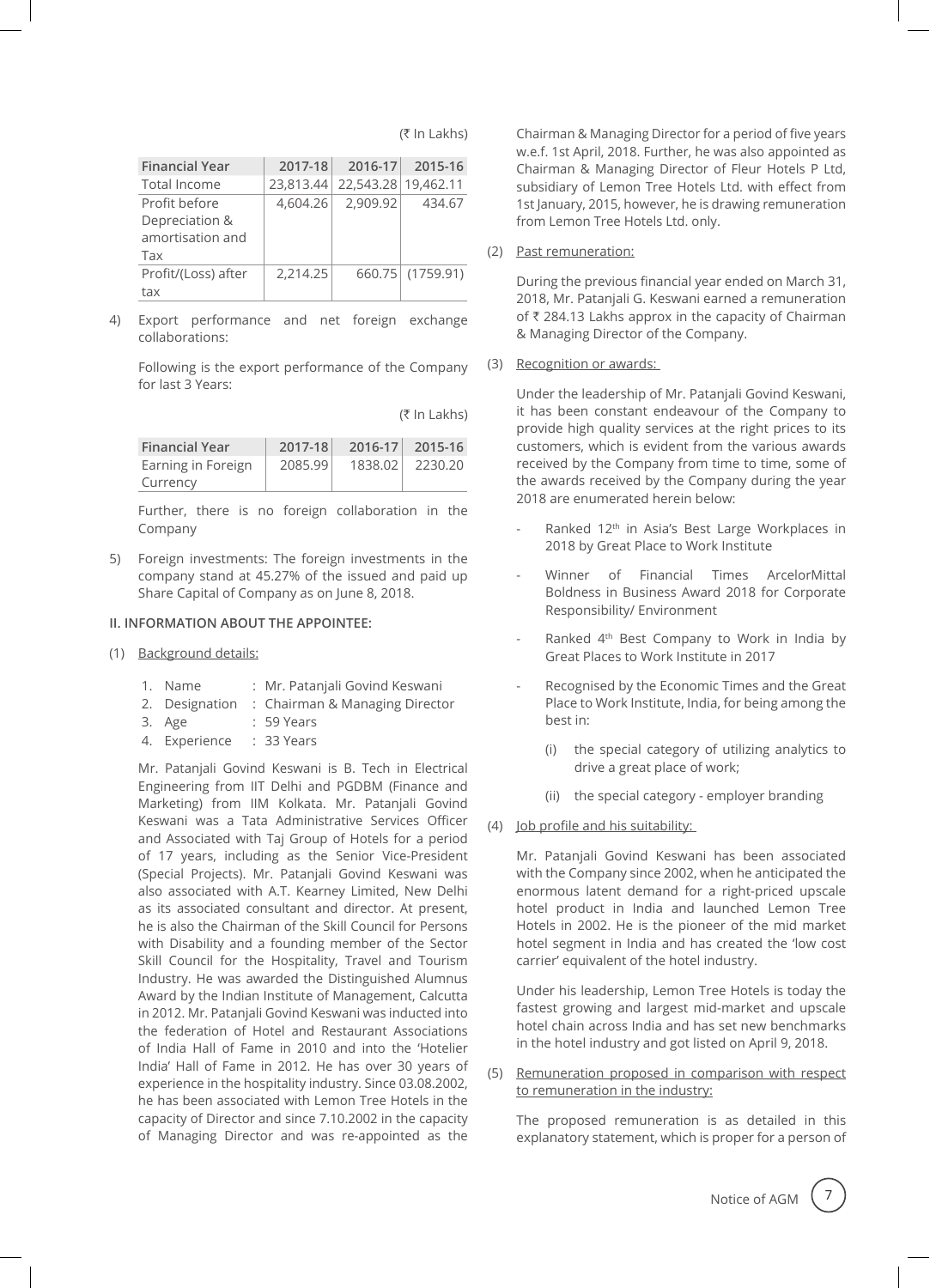his caliber in the hotel industry and for the contribution made by Mr. Keswani for making Lemon Tree Hotels Limited a valued brand in India.

(6) Pecuniary relationship directly or indirectly with the company, or relationship with the managerial personnel, if any,

 Apart from the managerial remuneration received by Mr. Patanjali Govind Keswani, he also holds 2,77,97,564 Equity Shares of  $\bar{\tau}$  10/- each of the Company in his individual capacity and doesn't have any pecuniary relationship with any other managerial personnel.

(7) Number of Meetings attended during the year;

 Mr. Keswani has attended seven Board meetings of the Company held during the last FY 2017-18 and two Board meetings held during the financial year 2018-19 till date.

(8) No.(s) of Other Directorships and Membership/ Chairmanships of Committees of other Board of Mr. Keswani

 Mr. Keswani holds directorships on Board of 15 other companies. He also holds membership in 6 committees of other Boards, out of which, he holds Chairmanships of 5 committees. The details of the same are given in **Annexure-A** to this notice.

## **III. OTHER INFORMATION:**

Reasons for loss or inadequate profits, steps taken for improvement and expected increase in profits: Due to the depressed market conditions, the profits of the Company have been affected. The Company has taken various sales and marketing initiatives to increase

revenue, which are showing positive results and the Company is expecting an increase in the profitability in the coming years.

The disclosures in respect of remuneration package and other details of all the Directors has been given at appropriate places in the Corporate Governance Report, annexed to the Board's Report, as applicable.

The Board therefore recommends the Special Resolution for approval of the Members of the Company for the payment of the revised remuneration as detailed in this explanatory statement for a period of 3 years w.e.f. 1st April, 2018.

This explanatory statement together with the accompanying notice shall be treated as an abstract of the terms of appointment and payment of remuneration to Mr. Patanjali Govind Keswani as required under Section 190 of the Act.

Mr. Patanjali Govind Keswani, himself, and Mr. Aditya Madhav Keswani (Son of Mr. Keswani), Director of the Company, being relative may be deemed to be concerned or interested in the resolution. Save and except the above, none of the other Directors, Key Managerial Personnel of the Company and their relatives are, in any way, concerned or interested in the resolution.

> BY ORDER OF THE BOARD For **LEMON TREE HOTELS LIMITED**

**DATE: June 18, 2018 NIKHIL SETHI PLACE: NEW DELHI GROUP COMPANY SECRETARY & GM LEGAL**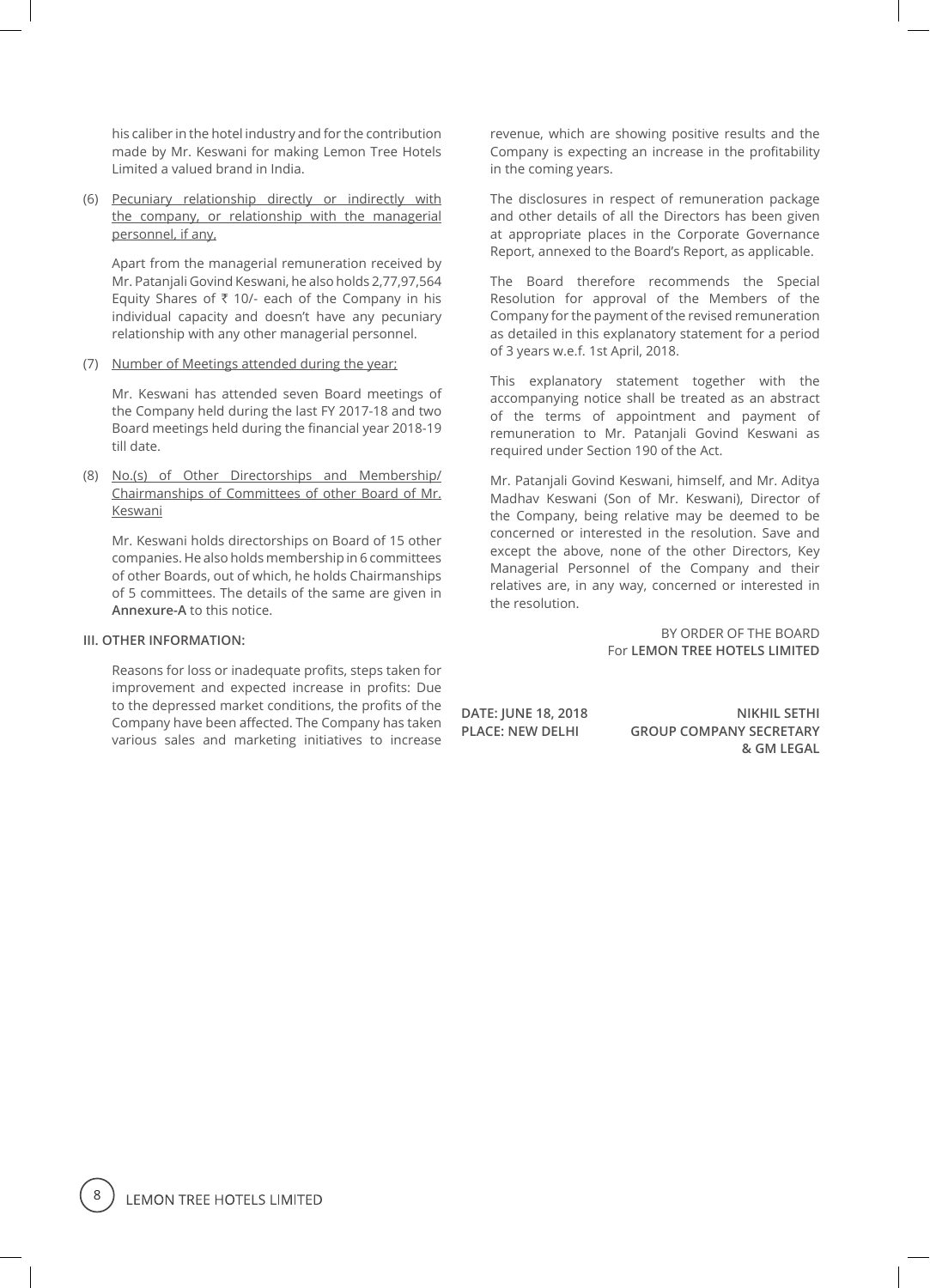**Details of Directors seeking appointment/re-appointment/payment of remuneration at the Annual General Meeting of the Company pursuant to Reg. 36 of the Listing Regulations and Secretarial Standard-2 on General Meetings issued by the Institute of Company Secretaries of India.**

### **1. Mr. Rattan Keswani, Deputy Managing Director**

Mr. Rattan Keswani aged 57 years, is an executive Director of our Company. He holds a bachelor's degree in commerce from DAV College, Panjab University and a diploma degree in hotel management from Oberoi School of Hotel Management. Prior to joining our Company, Mr. Rattan Keswani acted as the president of the Trident Hotels of the Oberoi Group, where he was engaged for a period 30 years. He has more than 30 years of experience in the hospitality industry.

Mr. Rattan Keswani has been on our Board since December 12, 2012 and was last re-appointed with effect from January 1, 2017 and he has not drawn any remuneration from the Company.

Mr. Rattan Keswani has attended 5 (Five) Board meetings during the financial year 2017-18.

Mr. Rattan Keswani is not related with any other Director and KMP(s) of the Company and holds 3,57,270 shares in the company.

Details of other entities in which Mr. Rattan Keswani holds Directorship, Chairmanship / Membership of Committees of their Board is given herein below:

| S.      | Name of the<br>No. Companies                  | Position<br>held | Name of the<br>Committees<br>of the Board          | Chairman/<br>Member |
|---------|-----------------------------------------------|------------------|----------------------------------------------------|---------------------|
| $1_{.}$ | Fleur Hotels<br>Private Limited               | Director         | Corporate<br>Social<br>Responsibility<br>Committee | Member              |
| 2.      | Carnation<br><b>Hotels Private</b><br>Limited | Director         |                                                    |                     |

Note: The Directorships held by Director as mentioned above does not include alternate directorships, directorships in foreign companies, companies registered under Section 8 of the Act.

### **2. Mr. Niten Malhan, Director**

Mr. Niten Malhan, aged 46 years holds a bachelor's degree in technology (computer science and engineering) from the Indian Institute of Technology, New Delhi and a post-graduate diploma in management from the Indian Institute of Management, Ahmedabad. In the past, he has acted as a Managing Director and co-head of Warburg Pincus India Private Limited and as

an engagement manager with McKinsey & Company. Further, he has also been associated with the Indian Private Equity and Venture Capital Association. He has overall 23 years' experience in the field of private equity and in strategizing business across various industries.

Mr. Niten Malhan was appointed as Director of the Company w.e.f. July 26, 2006 and has not drawn any remuneration from this Company.

Mr. Niten Malhan has attended 7 (Seven) Board Meetings during the financial year 2017-18.

Mr. Niten Malhan is not related with any other director and KMP(s) of the Company and doesn't hold any shares in the company.

Details of other entities in which Mr. Niten Malhan holds Directorship and Chairmanship / Membership of Committees of the Board is given herein below:

| S. | Name of the<br>No. Companies                                      | Position<br>held    | Name of the<br>Committees<br>of the Board | Chairman/<br>Member |
|----|-------------------------------------------------------------------|---------------------|-------------------------------------------|---------------------|
| 1. | Fleur Hotels<br>Private Limited                                   | Director            |                                           |                     |
| 2. | ACB (India)<br>Limited                                            | Nominee<br>Director | Audit<br>Committee                        | Member              |
|    |                                                                   |                     | Nomination<br>And                         | Member              |
|    |                                                                   |                     | Remuneration<br>Committee                 |                     |
| 3. | <b>PRL Developers</b><br>Private Limited                          | Nominee<br>Director |                                           |                     |
| 4. | Embassy<br><b>Industrial Parks</b><br>Private Limited             | Nominee<br>Director |                                           |                     |
| 5. | Clean Max<br><b>Enviro Energy</b><br>Solutions<br>Private Limited | Nominee<br>Director |                                           |                     |

Note: The Directorships held by Director as mentioned above does not include alternate directorships, directorships in foreign companies, companies registered under Section 8 of the Act.

## **3. Mr. Ravi Kant Jaipuria, Director**

Mr. Ravi Kant Jaipuria, aged 63 years, is a nonexecutive Director nominated by RJ Corp as a Director on our Board. He has completed his higher secondary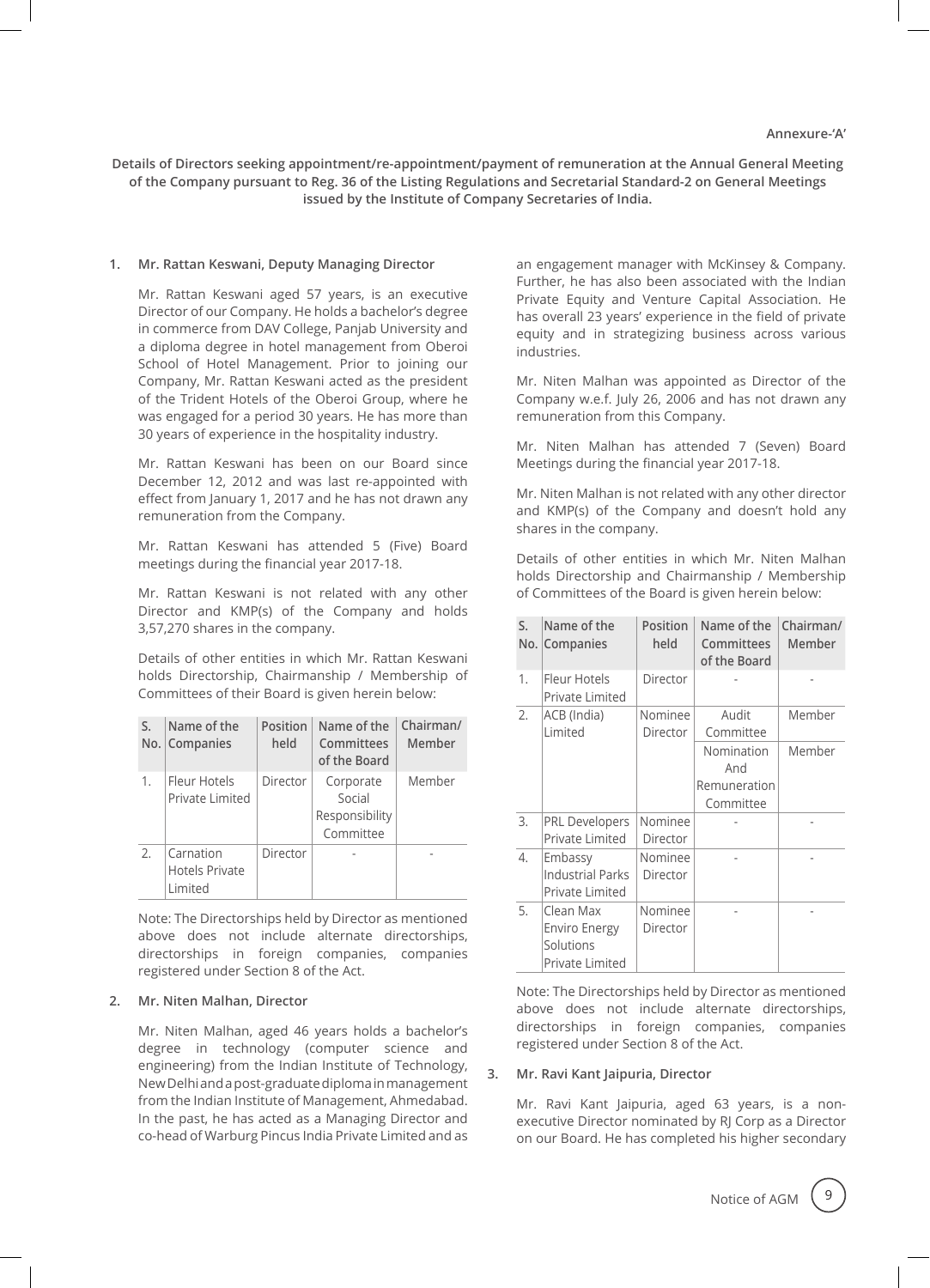education from Delhi Public School, Mathura Road, New Delhi, India. He has an established reputation as an entrepreneur and business leader and is the only Indian to receive PepsiCo's International Bottler of the Year award, which was awarded in 1997. He is a promoter and director of Varun Beverages Limited and RJ Corp Ltd. and has nearly 30 years of experience the food and beverages industry.

Mr. Ravi Kant Jaipuria was appointed as Director of the Company w.e.f. December 23, 2003 and has not drawn any remuneration from this Company.

Mr. Ravi Kant Jaipuria has attended 3 (Three) Board meetings during the financial year 2017-18.

Mr. Ravi Kant Jaipuria is not related with any other Director and KMP(s) of the Company and doesn't hold any shares in the company.

Details of other entities in which Mr. Ravi Kant Jaipuria holds Directorship is given hereinbelow, however he doesn't hold any Chairmanship / Membership of Committees of the Board.

| S.<br>No. | Name of the Companies                                                      | <b>Position</b><br>held |
|-----------|----------------------------------------------------------------------------|-------------------------|
| 1.        | Alisha Retail Private Limited                                              | Director                |
| 2.        | Alisha Torrent Closures (India)<br>Private Limited                         | Director                |
| 3.        | Cryoviva Biotech Private Limited                                           | Director                |
| 4.        | Devyani Airport Services (Mumbai)<br>Private Limited                       | Director                |
| 5.        | Devyani Food Industries Limited                                            | Director                |
| 6         | Devyani International Limited                                              | Director                |
| 7         | Diagno Labs Private Limited                                                | Director                |
| 8         | Dr. Naresh Trehan and Associates<br><b>Health Services Private Limited</b> | Director                |
| 9         | Global Health Private Limited                                              | Director                |
| 10        | Lineage Healthcare Limited                                                 | Director                |
| 11        | RJ Corp Limited                                                            | Director                |
| 12        | Shabnam Properties Private<br>Limited                                      | Director                |
| 13        | Varun Beverages Limited                                                    | Director                |
| 14.       | Trehan Holdings Private Limited                                            | Director                |

Note: The Directorships held by Director as mentioned above does not include alternate directorships, directorships in foreign companies, companies registered under Section 8 of the Act.

### **4. Mr. Pradeep Mathur, Independent Director**

Mr. Pradeep Mathur, aged 60 years, is an additional Independent Director of our Company. He holds a bachelor's degree in commerce from the University of Poona and a post-graduate diploma in management from the Indian Institute of Management, Ahmedabad. In the past, Mr. Pradeep Mathur was previously associated with Tupperware Asia Pacific, Hong Kong as its Vice-President, Finance and Chief Financial Officer; Tupperware India as its Managing Director; and Tupperware Corporation Headquarters as its Senior Vice-President and Chief Financial Officer. He has experience in the field of finance.

Mr. Pradeep Mathur was appointed as an Additional Director of the Company w.e.f. December 5, 2017 and has not drawn any remuneration from this Company except sitting fees for the Board meetings attended during the year.

Mr. Pradeep Mathur has attended 3 (Three) Board meetings during the Financial Year 2017-18 since the date of his appointment.

Mr. Pradeep Mathur is not related with any other Director and KMP(s) of the Company and holds 3,53,454 shares in the company.

Details of other Entities in which Mr. Pradeep Mathur holds Directorship and Chairmanship / Membership of Committees of the Board is given herein below:

| S.           | No. Companies held                                       | $\blacksquare$ Name of the Position $\blacksquare$ Name of the $\blacksquare$ Chairman/<br><b>Committees Member</b><br>of the Board |  |
|--------------|----------------------------------------------------------|-------------------------------------------------------------------------------------------------------------------------------------|--|
| $\mathbf{1}$ | llearn2trade Director<br>Solutions<br>Private<br>Limited |                                                                                                                                     |  |

Note: The Directorships held by Director as mentioned above does not include alternate directorships, directorships in foreign companies, companies registered under Section 8 of the Act.

**5. Mr. Patanjali Govind Keswani, Chairman & Managing Director**

For brief profile, please refer to item no. 7, read with the explanatory statement of the notice of Annual General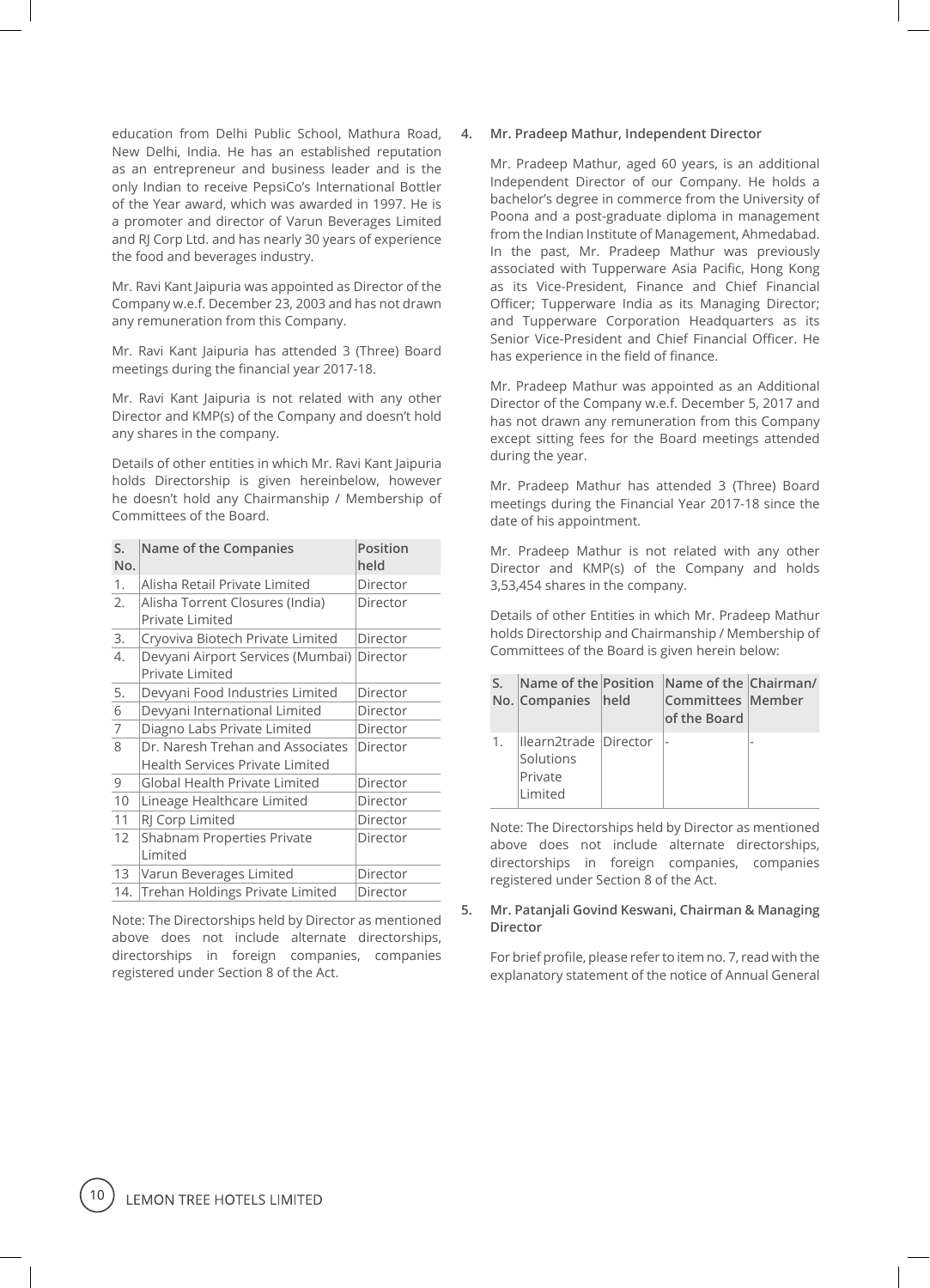Meeting. Further, details of other Entities in which Mr. Patanjali Govind Keswani, holds directorship, Chairmanship / Membership of Committees of their Board are as under:

| S. No.                  | Name of the Companies                                 | <b>Position held</b>              | Name of the Committees of the<br><b>Board</b>       | Chairman/<br>Member |
|-------------------------|-------------------------------------------------------|-----------------------------------|-----------------------------------------------------|---------------------|
| 1.                      | Fleur Hotels Private Limited                          | Chairman and Managing<br>Director | <b>Corporate Social Responsibility</b><br>Committee | Chairman            |
|                         |                                                       |                                   | Finance Committee                                   | Chairman            |
|                         |                                                       |                                   | General Management Committee                        | Chairman            |
| 2.                      | Salora International Limited                          | Independent Director              | Audit Committee                                     | Member              |
|                         |                                                       |                                   | Nomination & Remuneration<br>Committee              | Chairman            |
|                         |                                                       |                                   | Stakeholder Relationship<br>Committee               | Chairman            |
| $\overline{\mathbf{3}}$ | Carnation Hotels Private Limited                      | Director                          |                                                     |                     |
| $\overline{4}$          | Unistar Hotels Private Limited                        | Director                          |                                                     |                     |
| 5                       | <b>Spank Management Services</b><br>Private Limited   | Director                          |                                                     |                     |
| 6                       | <b>Toucan Real Estates Private</b><br>Limited         | Director                          |                                                     |                     |
| 7                       | Red Fox Hotel Company Private<br>Limited              | Director                          |                                                     |                     |
| 8                       | Lemon Tree Hotel Company<br>Private Limited           | Director                          |                                                     |                     |
| 9                       | Sparrow Buildwell Private Limited                     | Director                          |                                                     |                     |
| 10                      | Crow Real Estates Private Limited                     | Director                          |                                                     |                     |
| 11                      | Myna Real Estate Private Limited                      | Director                          |                                                     |                     |
| 12                      | Garnet Hotels Private Limited                         | Director                          |                                                     |                     |
| 13                      | <b>Vulture Management Services</b><br>Private Limited | Director                          |                                                     |                     |
| 14                      | <b>Buzzard Real Estates Private</b><br>Limited        | Director                          |                                                     |                     |
| 15                      | Oceanus Development Company<br>Private Limited        | Director                          |                                                     |                     |

 Note: The Directorships held by Director as mentioned above does not include alternate directorships, directorships in foreign companies, companies registered under Section 8 of the Act.